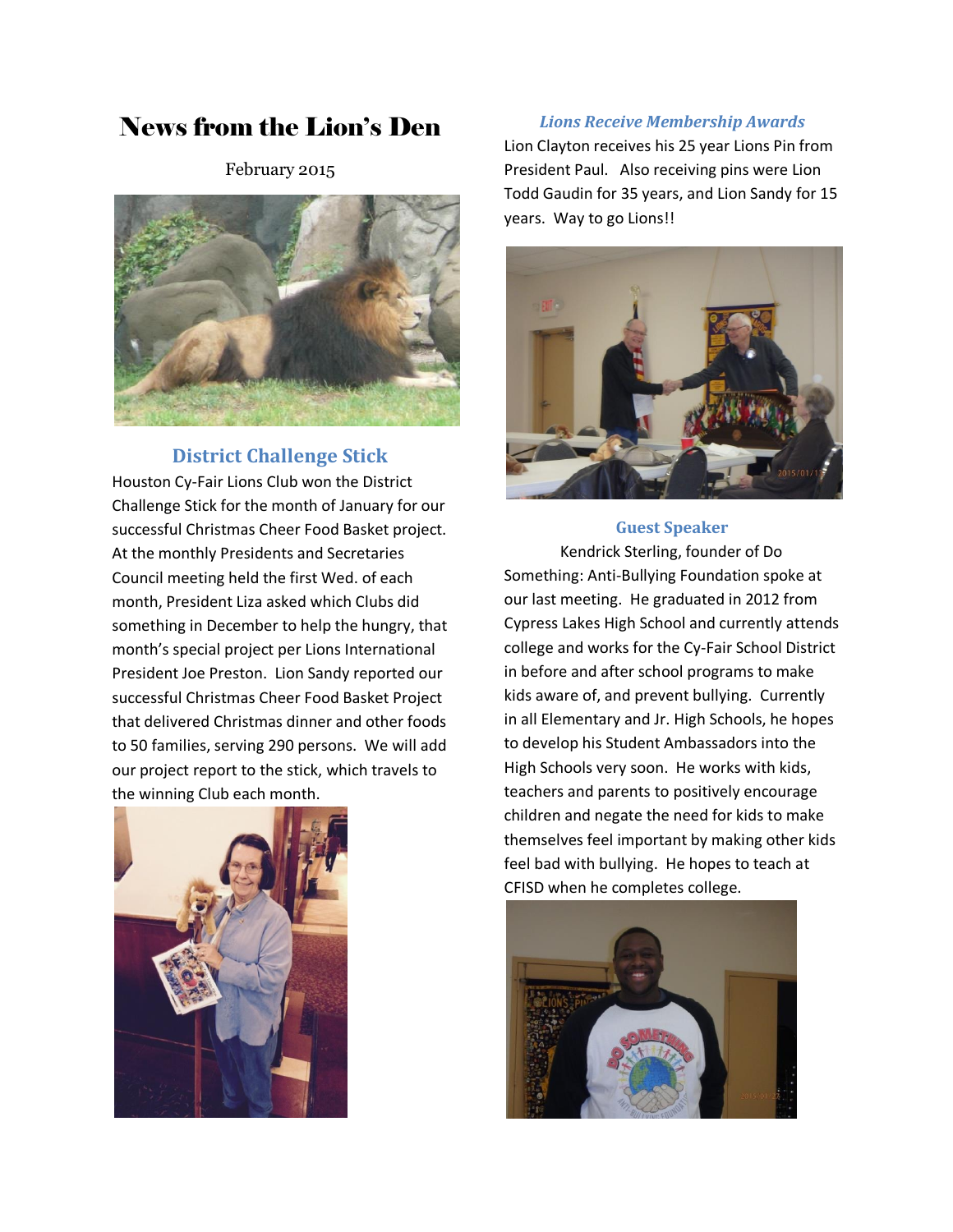## **Lion Moving to Our Area**

Charlie Ferguson, Immediate Past President of the Floydada Lions Club near Lubbock, is considering moving to the Cy-Fair Area and visited our Club with his niece, Vivian Saw. Charlie attended Texas Lions Camp when he was a child.



#### **Lions Club Guests**

Patrick Nyamsi Tchotct has visited our Lions Club and expressed interest in joining. He was a former Leo in his home country of Cameroon.



Andrew Jones, guest of Lion Bud Casey, visited our Club recently. Guests were warmly greeted and information about our Club and Lions International was given.



### **Texas Lions Camp Workday**

Lion Bud has scheduled Houston Cy-Fair Lions Club for the state wide work day at the Texas Lions Camp for Saturday March 28. He will need to let the Camp know the number of people who plan on attending, and if they will be sleeping at the Camp. Please strongly consider joining us for this wonderful get together with Lions from all over Texas to spruce up our Camp for this summer's campers. If you plan on eating meals or sleeping at the Camp, please let Lion Bud know. His phone number is 713-598-2457.

#### *Lions Eye Bank of Texas Bowl-A-Thon*

Houston Cy-Fair Lions Club will sponsor a team of bowlers at the Lions' Eye Bank of Texas Bowl-A-Thon to be held Saturday March 7 at noon at Palace Bowling Lanes, 4191 Bellaire Blvd, Houston. With the Strike Sponsorship, our Club will have our name on the T-shirts, and four bowlers will get to compete against other Clubs in the District. This is a fun event, even if you don't bowl, so plan on coming out and encouraging our Team to greatness.